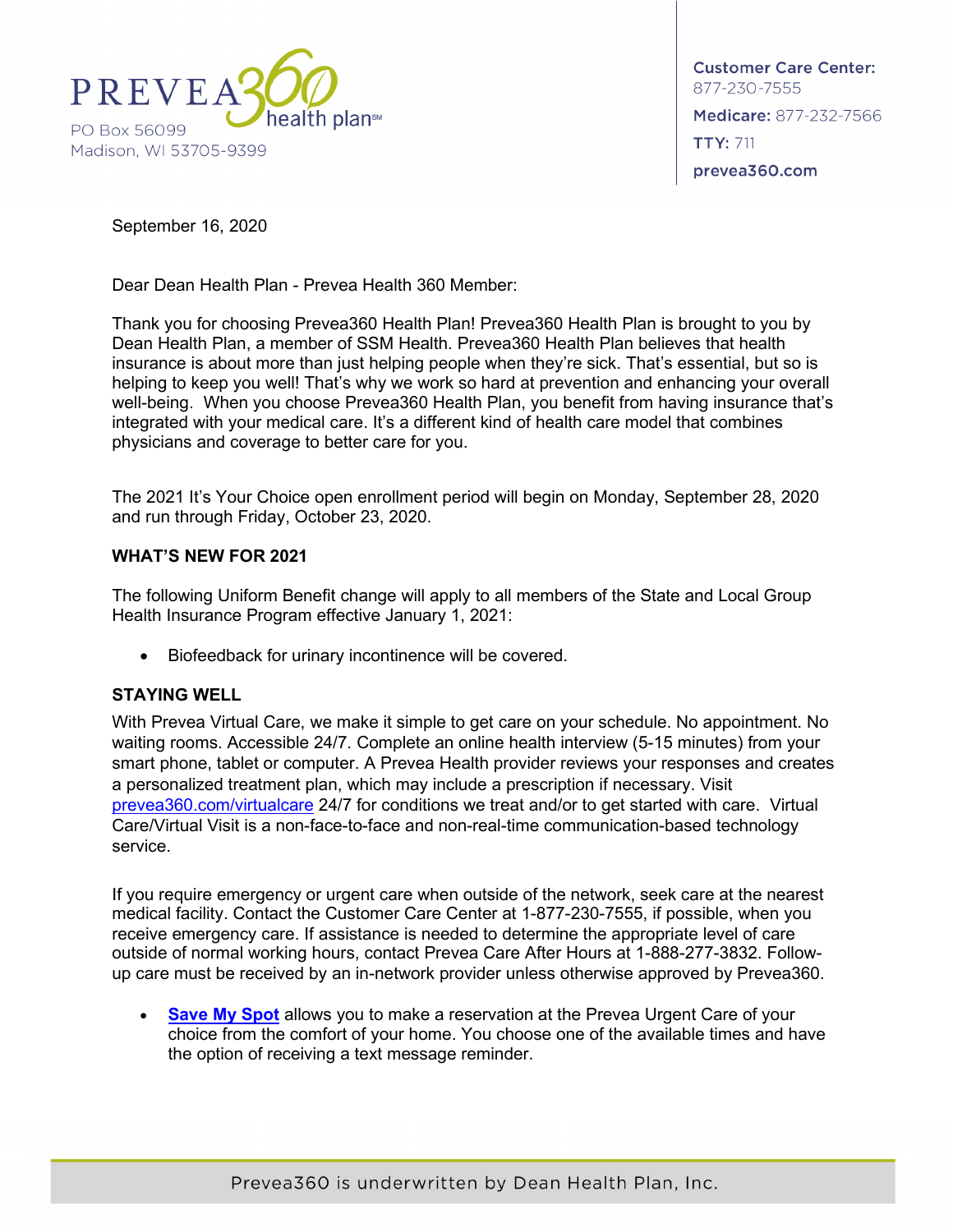• **[Online scheduling](https://www.prevea.com/Medical-Services)** makes primary care clinic appointments a snap. Simply visit [prevea.com](http://www.prevea.com/) and select the medical service you need. Then click Schedule Online Now and follow the prompts to select a time with your doctor.

Most often your primary care provider (PCP) should be your first choice for care both because they are familiar with your medical history and because a scheduled office visit is the most costeffective method of care.

When a more immediate need arises, you do have other options. Visit [prevea360.com/RightCare](https://www.prevea360.com/For-Members/Using-Your-Plan/Get-the-Right-Care.aspx) for assistance in making the right choice when it comes to your need for care, ensuring that you receive the right care in the right place at the right cost.

If complex specialty care is required, Prevea360 Health Plan is ready to help with personalized assistance. Prevea360 Health Plan has a special team at the ready, helping you navigate the health care system so you can get the care you need without the added stress of figuring out how to get it. [Complex Case Management](https://www.prevea360.com/For-Members/Health-Wellness/Case-Management.aspx) is available for any member in need.

For members with mental health and substance use disorders, Prevea360 Health Plan's behavioral health and substance use case management provides an individualized approach. The goal is to help you manage your health and live your best life. Learn more by visiting [Behavioral health and substance use.](https://www.prevea360.com/For-Members/Health-Wellness/Care-management/Behavioral-health-and-substance-use.aspx)

To help you maintain your good health, we offer a free Video Wellness Library and monthly wellness webinars with trusted, valuable information accessible 24/7 by visiting [deancare.com/livinghealthy.](https://www.deancare.com/wellness/health-and-wellness?utm_source=Jeena&utm_medium=Jeena-request&utm_campaign=Jeenas-living-healthy-page).

## **STAY UP-TO-DATE ON PROVIDER INFORMATION**

The enclosed Comprehensive Provider Update (also online at [prevea360.com/wi-employees\)](https://www.prevea360.com/For-Members/State-Employees.aspx) to see those providers who are no longer within the Prevea360 Health Plan network. Please note that providers who have left the network in 2020 will not be available to you in 2021.

It is also important to note that referrals are not needed when receiving care from in-network providers. Prior authorizations are required for certain services (such as high-tech radiology— MRI, PET, CT Scans—and low back pain) and for care from all out-of-network providers. The following behavioral health and substance use services require a prior authorization:

- Detox
- Inpatient
- Residential
- Partial Hospitalization/Day Treatment
- Intensive Outpatient
- In-home Therapy

You must tell your provider to contact Prevea360 Health Plan to obtain an approved prior authorization before receiving care. We will notify you and your provider in writing of the decision.

Services received from an out-of-network provider without prior authorization may be denied and would be your financial responsibility. If you have questions about referrals or prior authorizations, please contact the Customer Care Center at 877-230-7555.

To find the right doctor for you, our easy-to-use online Provider Directory displays the in-network provider or location nearest to you when searching by ZIP code. Just visit [prevea360.com/wi](https://www.prevea360.com/For-Members/State-Employees.aspx)[employees](https://www.prevea360.com/For-Members/State-Employees.aspx) for either the online Provider Directory or the printed version.

Let us know if you have questions about your uniform benefit coverage, and more importantly, if you need to know more about how these benefits may affect you and your family. We will